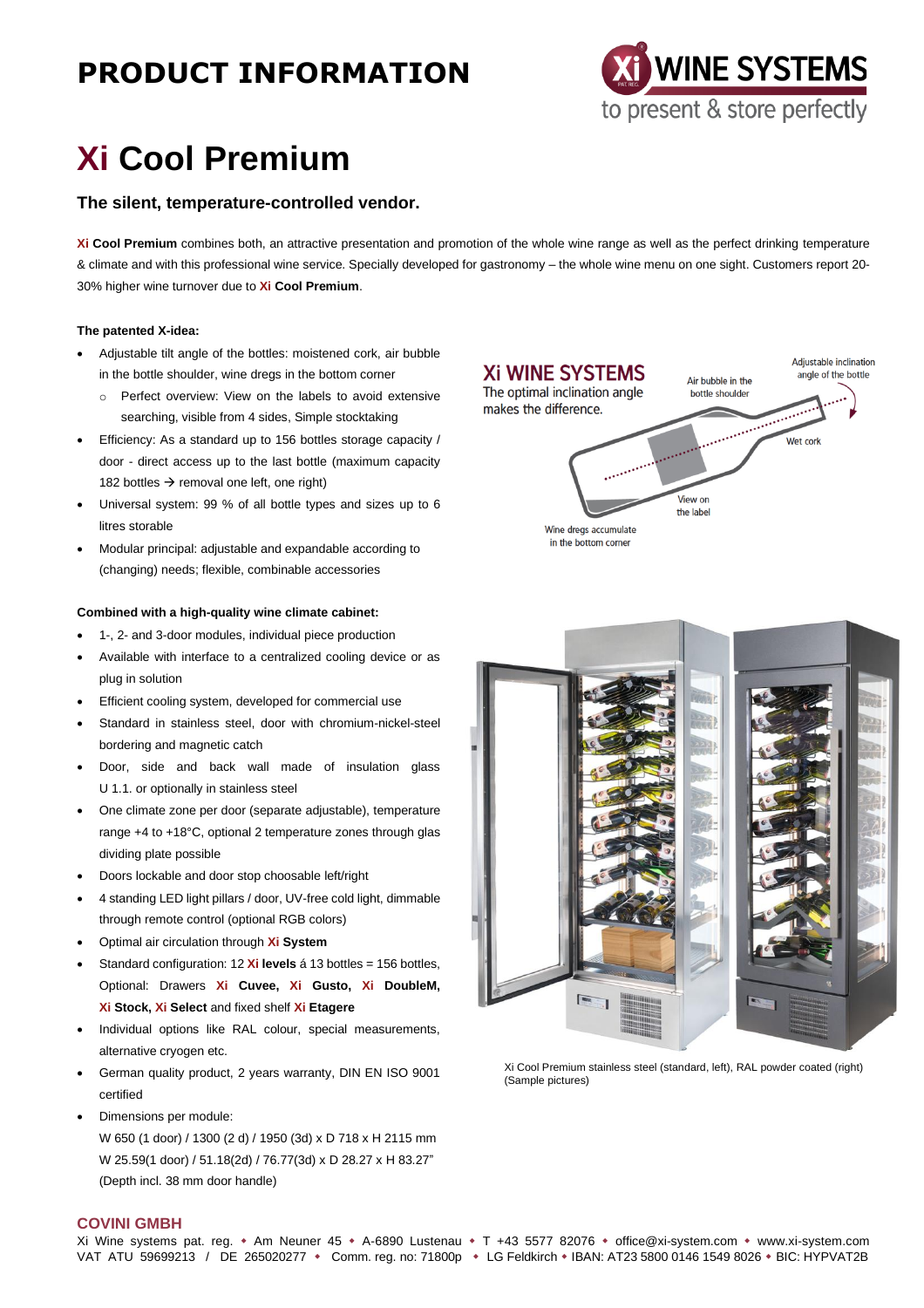## **PRODUCT INFORMATION**



#### **Technical information**

- Fins evaporator with air circulation integrated in the ceiling, stainless steel expansion valve R 290 (brass housing, stainless steel diaphragm head), 2 fans, each 2W/24 V DC, including DC power supply
- Electronic temperature control, alert function, main switch and additional switch for free use, automatic defroster, ST-BUSinterface, sensor controlled
- Cooling capacity 467 W per door on VT -10°C at max. 25°C surrounding temperature
- Voltage 230V/50Hz/16A, Typ 31, Speed controller for regulation of the blowers as an option. Optionally condenser instead of blowers available (3 sides glass).
- Cryogen R 290 (extremely flammable A3 refrigerant. Take care on regulations and warnings!), alternative possible
- Plug in ready unit 467 Watt, current consumption 2,5A, sound pressure level 42 dBa
- Climatic class 3: 25°C/60% relative humidity, temperature class M2 +7°C to -1°C
- Test requirements acc. to DIN EN ISO 23953-2
- Energy consumption: Red wine temperature 16°C: 3,13 kWh / 24 h White wine temperature 6°C: 4,84 kWh / 24 h
- Specifications vary depending on the volume, choice of unit / inner workings / control / evaporator

### **Xi Accessories**



**Xi level** 13x0.75 l / 9x1.5 l bottles



**Xi DoubleM** drawer 4x3 l / 3x6 l bottles



**Xi Stock** drawer 36x0.75 l bottles



**Xi Etagere** fixed shelf boxes and cartons











**Xi Cuvee** drawer 13x0.75 l/9x1.5 l single bottles





**Xi Gusto** drawer 13x0.75 l /9x1.5 l open bottles



**Xi Select** drawer boxes and cartons





#### **COVINI GMBH**